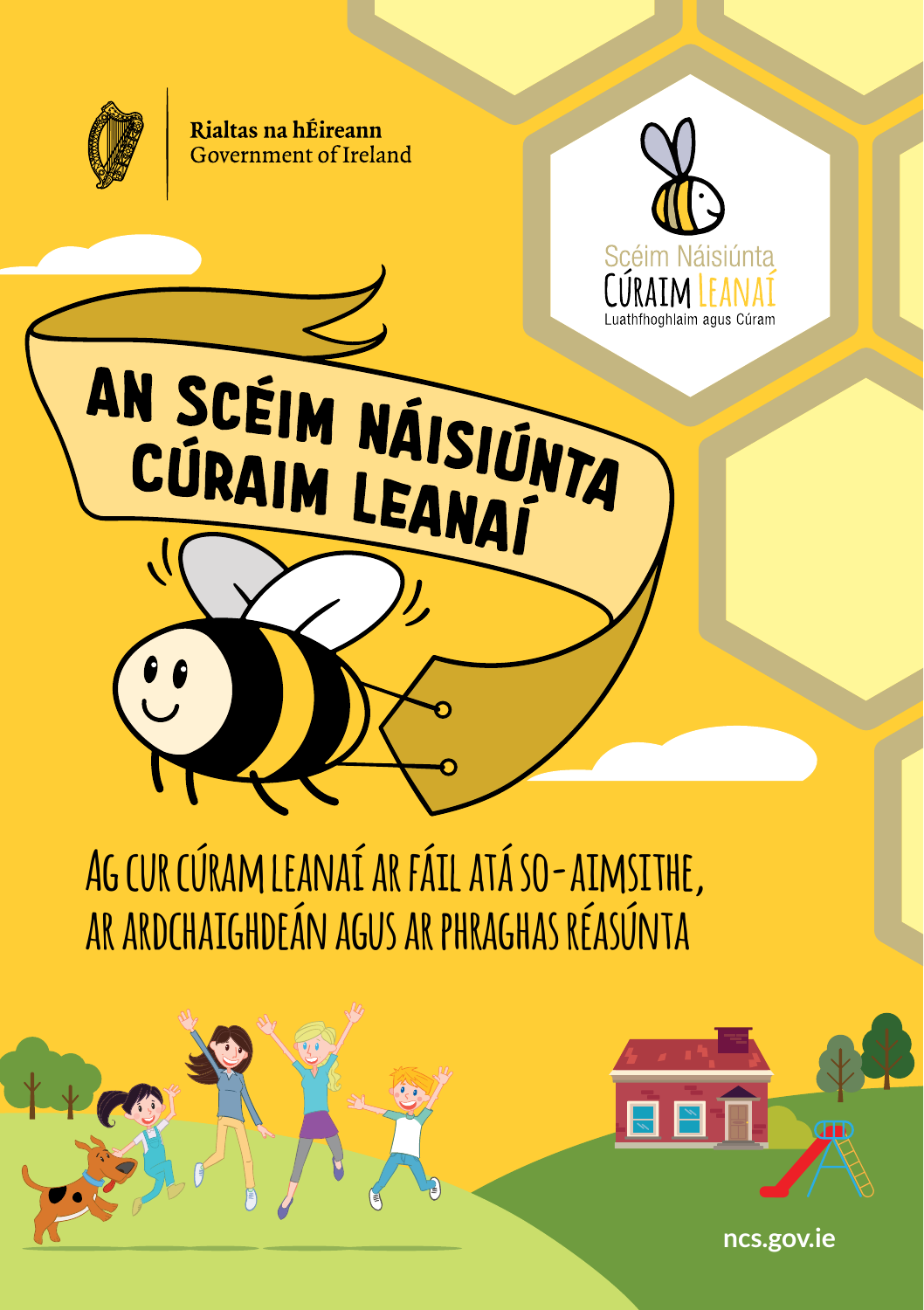# **Cad é an Scéim Náisiúnta Cúraim Leanaí?**

#### **Is éard atá sa Scéim Náisiúnta Cúraim Leanaí ná ár mbealach chun cúraim leanaí inacmhainne ar ardchaighdeán atá inrochtana i ndáiríre.**

Ó mhí Dheireadh Fómhair ar aghaidh, in ionad na scéimeanna cúraim leanaí uile a bhí dírithe roimhe seo, beidh Scéim amháin ann a bheidh sruthlínithe agus éasca le húsáid chun cabhrú le tuismitheoirí an costas a bhaineann le cúram leanaí ar ardchaighdeán a chomhlíonadh.

#### Cad a tharlóidh do na cláir chúram leanaí atá ann cheana?

Leanfaidh na cláir chúraim leanaí atá ann cheana féin ag feidhmiú go fóill\* go dtí go seolfar an Scéim Náisiúnta Cúraim Leanaí. Is féidir iarratais ar na cláir reatha a dhéanamh suas go dtí mí Dheireadh Fómhair 2019. Ní bheidh aon iarratais nua ar na cláir seo ar fáil nuair a bhíonn an Scéim Náisiúnta Cúraim Leanaí ar oscailt.

Ionas go mbeidh an t-aistriú chomh réidh agus is féidir, is féidir le teaghlaigh cinneadh a dhéanamh más mian leo aistriú chuig an Scéim nua díreach i mí Dheireadh Fómhair nó fanacht ar a gclár reatha le haghaidh na bliana deireanaí den chlár.

Ní dhéanfar difear don chlár réamhscoile atá saor in aisce (ar a dtugtar ECCE - clár um Chúram agus Oideachas na Luath-Óige).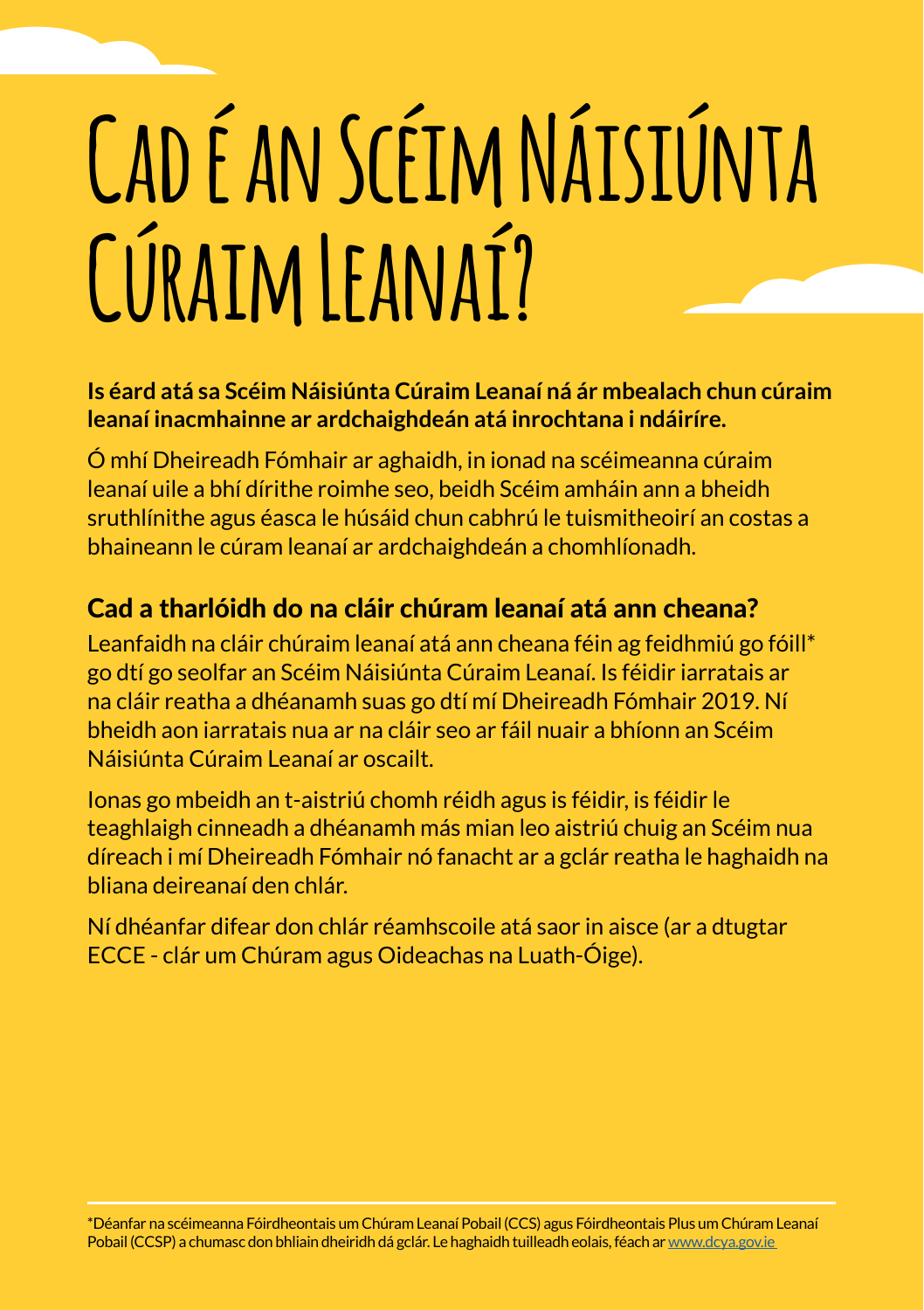#### Cén chaoi a n-oibríonn an Scéim Náisiúnta Cúraim Leanaí?

Leis an Scéim Náisiúnta Cúraim Leanaí, tabharfar tacaíocht do theaghlaigh le leanaí atá idir 24 seachtain agus 15 bliana d'aois atá ag freastal ar aon seirbhís chúraim leanaí atá cláraithe le Tusla, lena n-áirítear aon fheighlí leanaí atá cláraithe le Tusla. Beidh liosta iomlán de sholáthraithe cúraim leanaí ar conradh ar fáil ar www.ncs.gov.ie san fhómhar.

Tá dhá chineál tacaíochta ar fáil faoin Scéim: fóirdheontas Uilíoch agus fóirdheontas Measúnaithe Ioncaim.

#### Fóirdheontas Uilíoch

Tá an fóirdheontas Uilíoch ar fáil do theaghlaigh uile a bhfuil leanaí acu faoi bhun trí bliana d'aois. Tá sé ar fáil freisin do theaghlaigh a bhfuil leanaí acu atá os cionn trí bliana nach bhfuil cáilithe fós don chlár réamhscolaíochta saor in aisce. Leis an bhfóirdheontas Uilíoch tugtar 50c in aghaidh na huaire i leith costais d'áit chúram leanaí chláraithe le haghaidh suas le 40 uair an chloig ar a mhéad sa tseachtain. Ní dhéantar tástáil acmhainne air agus de ghnáth is féidir é a ríomh laistigh de nóiméid tar éis iarratais a chur isteach tríd an gcóras ar líne den Scéim.

#### Cad a theastóidh uait chun iarratas a dhéanamh ar líne:

- Cuntas MyGovID fíoraithe
- $\bigcap$  An dáta breithe agus an Uimhir Phearsanta Seirbhíse Poiblí (PPSN) do gach ceann de na leanaí a bhfuil iarratas á dhéanamh agat ina leith.

#### Fóirdheontas Measúnaithe Ioncaim

Tá fóirdheontas measúnaithe ioncaim ar fáil do theaghlaigh a bhfuil leanaí acu atá idir 24 seachtain agus 15 bliana d'aois. Déantar tástáil acmhainne ar an bhfóirdheontas seo agus déanfar é a ríomh bunaithe ar do chúinsí aonair. Beidh an ráta fóirdheontais difriúil ag brath ar do leibhéal ioncaim

Is éard atá i do MyGovID fíoraithe ná do chuntas slán, aonair chun seirbhísí Rialtas na hÉireann a dhíghlasáil ar líne. Chun tuilleadh eolais a fháil maidir le do MyGovID fhíoraithe a fháil agus a úsáid chun rochtain a fháil ar an Scéim Náisiúnta Cúraim Leanaí, téigh chuig www.mygovid.ie

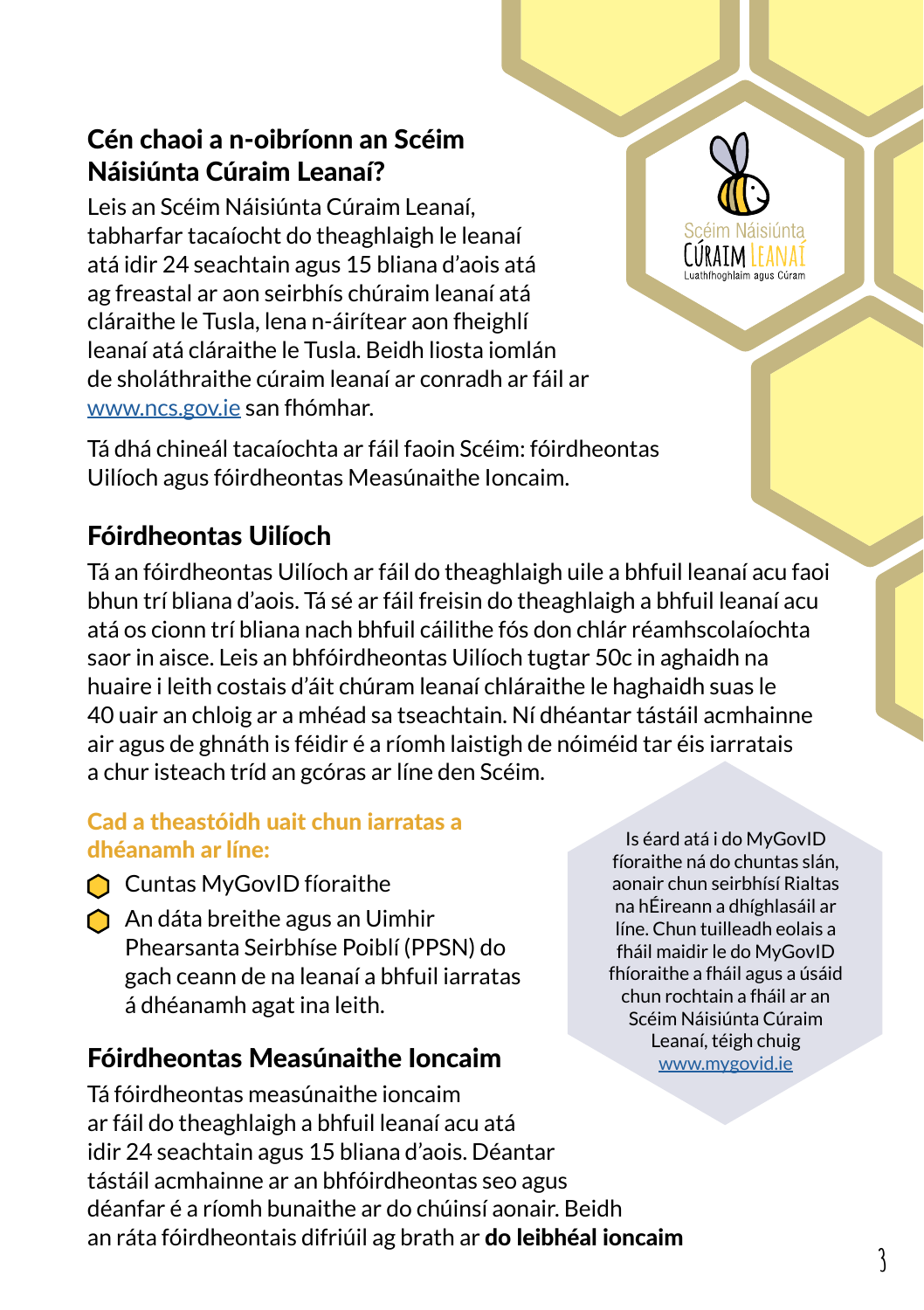teaghlaigh, aois do linbh agus a gcéim oideachais. Is féidir é a úsáid i dtreo an chostais d'áit chúram leanaí chláraithe le haghaidh suas le 40 uair an chloig ar a mhéad sa tseachtain i gcás go bhfuil tuismitheoirí ag obair, ag déanamh staidéir nó i mbun oiliúna, nó i gcásanna nach bhfuil tuismitheoir ar fáil chun aire a thabhairt do leanbh. Nuair nach mbíonn tuismitheoirí ag obair, ag déanamh staidéir nó i mbun oiliúna, íocfar an fóirdheontas le haghaidh suas le 15 uair an chloig ar a mhéad sa tseachtain.

Leagtar amach thíos na rátaí fóirdheontais uasta de réir aoise. Tá na rátaí uasta iníoctha nuair a bhíonn an t-ioncam teaghlaigh ináirithe\* faoi bhun €26,000 in aghaidh na bliana. Laghdaítear rátaí ar scála aistritheach de réir agus a mhéadaíonn an t-ioncam ach tá fóirdheontais iníoctha i ngach cás ina bhfuil ioncam teaghlaigh ináirithe níos lú ná €60,000 in aghaidh na bliana.

\*Ríomhtar ioncam ináirithe trí aon nithe inmhuirearaithe faoin Scéim a bhaint as do ghlanioncam teaghlaigh, mar shampla an Lascaine Il-Linbh. I bhfocail eile is ioncam do theaghlaigh é, lena n-áirítear íocaíochtaí cosanta sóisialta, tar éis cánach, ÁSPC, MSU, agus aon mhíreanna inláimhsithe faoin Scéim a asbhaint. Beidh liosta iomlán d'asbhaintí agus d'eisiamh ioncaim ar fáil ar www.ncs.gov.ie

| Aois an Linbh                                                 | Uas-fhóirdheontas in aghaidh na huaire<br>(Rátaí bailí amhail Deireadh Fómhair 2019) |
|---------------------------------------------------------------|--------------------------------------------------------------------------------------|
| Faoi bhun 12 mhí d'aois                                       | €5.10                                                                                |
| Idir 12 agus 35 mí d'aois                                     | €4.35                                                                                |
| 3 bliana d'aois nó níos sine<br>agus nach bhfuil fós ar scoil | €3.95                                                                                |
| Ar scoil                                                      | €3.75                                                                                |

#### Cad a theastóidh uait chun iarratas a dhéanamh ar líne:

- Cuntas MyGovID fíoraithe
- Faisnéis do linbh ar nós dáta breithe agus UPSP
- Do chuid sonraí fostaíochta agus ioncaim
- **O** UPSP do pháirtí \*\*

**4**

 $\bigcap$  Sonraí fostaíochta agus ioncaim do pháirtí \*\*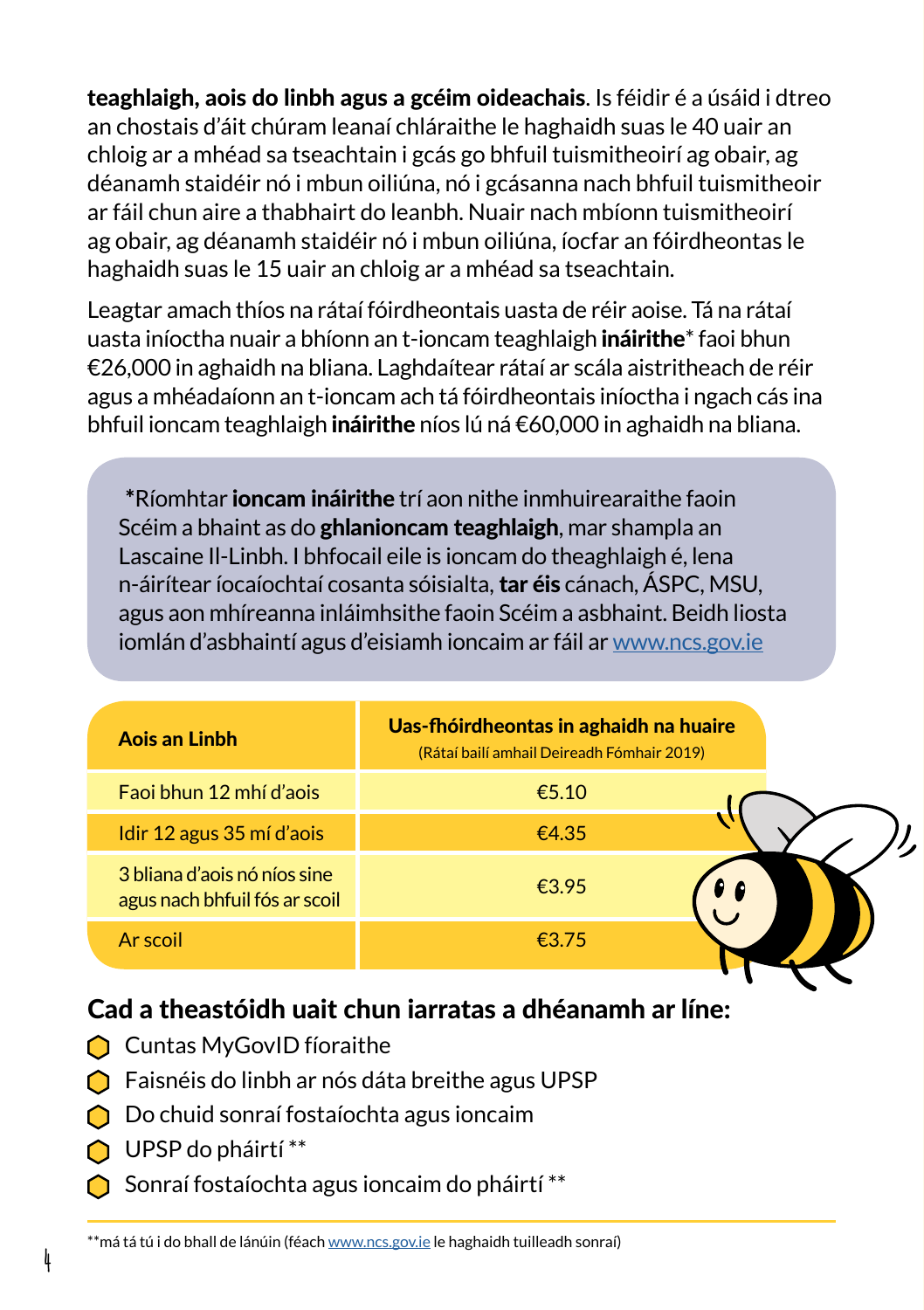#### Cén Fóirdheontas atá mé incháilithe ina leith?

Braitheann an cineál fóirdheontais atá tú incháilithe ina leith ar do chúinsí teaghlaigh aonair, ar nós d'ioncaim teaghlaigh agus aois do linbh. Tá acmhainní úsáideacha ar fáil ar www.ncs.gov.ie. chun tú a threorú. Beidh Áireamhán Fóirdheontais ar fáil freisin nuair a bheidh an Scéim seolta. Is uirlis úsáideach é an tÁireamhán Fóirdheontais, rud a d'fhéadfadh cabhrú leat tuiscint a fháil ar an bhfóirdheontas a bhféadfá an sochar is mó a bhaint astu. Féach ar na teaghlaigh shamplacha a dtugtar cur síos orthu thíos (go léir incháilithe do 40 uair an chloig de chúram leanaí fóirdheonaithe in aghaidh na seachtaine).

## **Siobhan & Jack**

Tá beirt leanbh ag Siobhan agus Jack; leanbh de dhá bhliain d'aois a bhfuil 40 uair an chloig de chúram leanaí ag teastáil uaidh agus leanbh 5 bliana d'aois a dteastaíonn 17 uair an chloig de chúram iarscoile sa tseachtain uaidh. Tá Siobhan ag obair go lánaimseartha agus tá Jack i mbun staidéir. Tá ollioncam de €64,000 acu in aghaidh na bliana. Faoin Scéim, is ionann a n-ioncam teaghlaigh ináirithe agus €43,200 agus tá siad incháilithe le haghaidh fóirdheontais de €128 sa tseachtain nó €6,656 in aghaidh na bliana.

### **Jenny**

Tá leanbh amháin ag Jenny atá 2 bhliain d'aois agus tá 40 uair an chloig de chúram leanaí in aghaidh na seachtaine ag teastáil uaithi. Is tuismitheoir aonair í, ag obair go lánaimseartha agus tá ollioncam de €26,500 sa bhliain aici. Faoin Scéim, is ionann a ioncam teaghlaigh ináirithe agus €26,000 agus tá sí incháilithe le haghaidh fóirdheontais de € 175 sa tseachtain nó €9,100 in aghaidh na bliana.

# **Charlie & Sam**

Tá triúir leanbh ag Charlie agus Sam; leanbh atá bliain amháin d'aois agus cúpla de 2 bhliain d'aois a dteastaíonn 40 uair an chloig de chúram leanaí sa tseachtain uathu go léir. Oibríonn Charlie go lánaimseartha, agus oibríonn Sam go páirtaimseartha. Tá ollioncam de €90,000 acu in aghaidh na bliana. Faoin Scéim, is ionann a n-ioncam teaghlaigh ináirithe agus €51,400 agus tá siad incháilithe le haghaidh fóirdheontais de €176 sa tseachtain nó €9,152 in aghaidh na bliana.

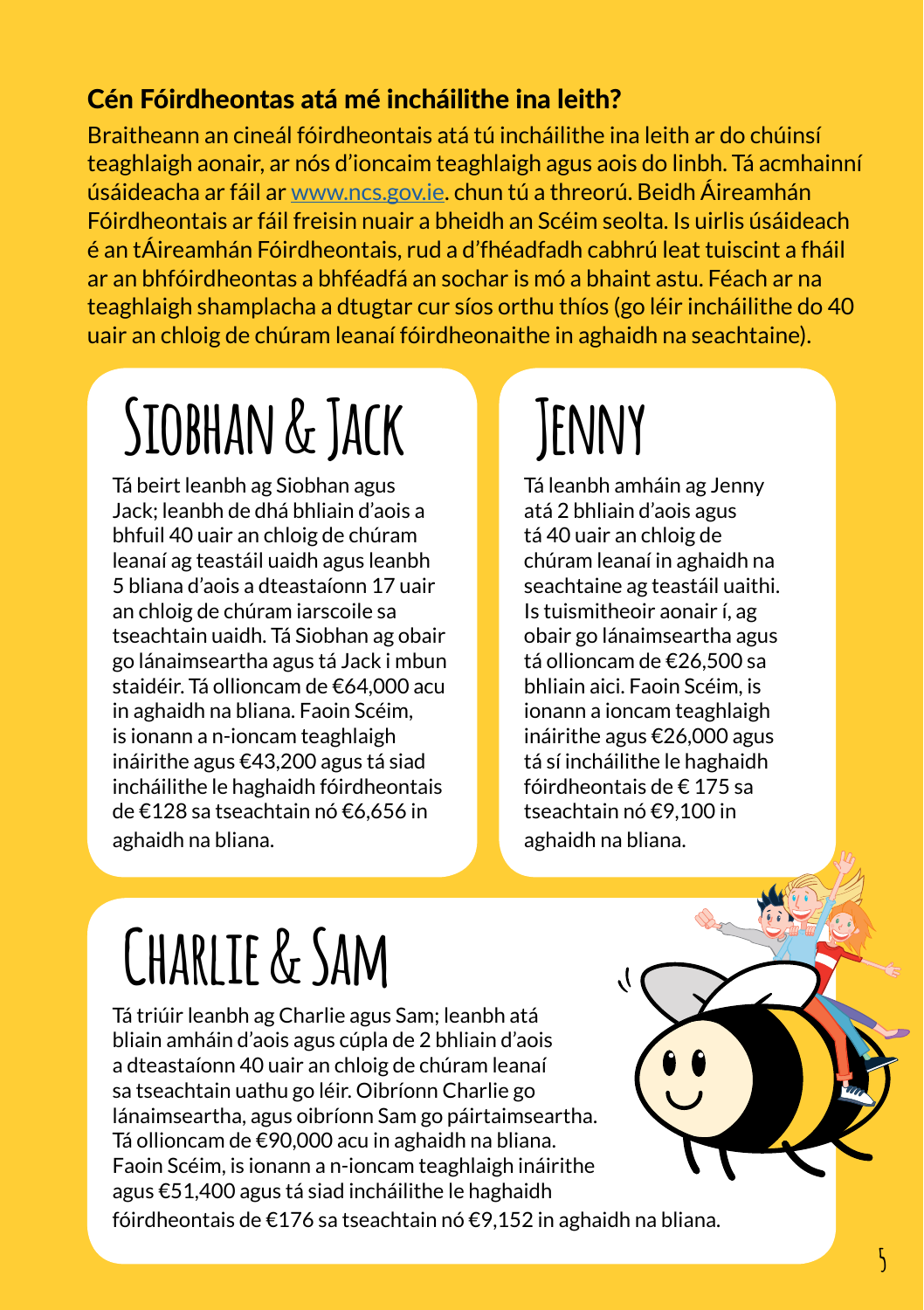### Conas a gheobhaidh mé m'Fhóirdheontas?

Aithníonn an Scéim Náisiúnta Cúraim Leanaí an tábhacht a bhaineann le rogha do theaghlaigh. Mar sin, is féidir leat leas a bhaint as d'fhóirdheontas trí chlárú le haon soláthraí cúram leanaí a ghlacann páirt sa Scéim.

Íocfar d'fhóirdheontas go díreach leis an t-soláthraí cúram leanaí roghnaithe agat tar éis duit socruithe a dhéanamh leo. Tar éis do d'iarratas a bheith faofa gheobhaidh tú cód uathúil, ar a dtugtar CHICK (Childcare Identifier Code Key). (Eochair Chóid Aitheantóra Cúraim Leanaí). Níl ag teastáil ó do sholáthraí, ach an CHICK, chomh maith le hainm agus dáta breithe do linbh, ionas go mbeidh do sholáthraí ábalta clárú ar an Scéim Náisiúnta Cúraim Leanaí. Tar éis duit d'uaireanta cúraim leanaí a dhaingniú, íocfaidh an Roinn Leanaí agus Gnóthaí Óige an fóirdheontas leo ar do shon. Ansin déanfaidh do sholáthraí d'fhóirdheontas a bhaint as do bhille cúram leanaí.

### Conas a oibreoidh na Fóirdheontais?

Tá an Scéim Náisiúnta Cúraim Leanaí deartha d'fhonn a bheith solúbtha, lena dtugtar faoi deara go bhfuil riachtanais chúraim leanaí difriúil do gach teaghlach. Tá an córas deartha chun freagairt ar na riachtanais seo trí fhóirdheontais a sholáthar, ar féidir iad a chur i bhfeidhm maidir leis na huaireanta cúraim a n-aontaítear idir tuismitheoirí agus soláthraithe. Leanfaidh na tuismitheoirí agus na soláthraithe ag obair le chéile mar a dhéanann siad faoi láthair, ag aontú an méid cúraim bunaithe ar mheascán de riachtanais an tuismitheoir agus an méid is féidir le soláthraí a thairiscint go réasúnta. Leanfaidh seirbhísí ar aghaidh lena gcuid táillí agus seisiúin féin a shocrú agus cinnfidh siad a gcuid polasaithe iontrála féin. Is féidir an fóirdheontas a chur i bhfeidhm ansin maidir leis na huaireanta cúraim a n-aontaítear, suas go dtí an tsuim uasta atá ar fáil faoi theorainneacha na Scéime. Ní dhéanfaidh soláthraithe ach an fóirdheontas a bhaint as a dtáille foilsithe, rud a thugann rochtain do thuismitheoirí ar chostais chúraim leanaí níos ísle.

#### Conas iarratas a dhéanamh

Is féidir iarratais ar an Scéim Náisiúnta Cúraim Leanaí a dhéanamh ar líne ag www.ncs.gov.ie/apply ag baint úsáide as do MyGovID fíoraithe. Is féidir iarratais ar pháipéar a chur isteach freisin tríd an bpost. Tá sé beartaithe go mbeidh an Scéim ar oscailt i mí Dheireadh Fómhair 2019, agus go gcuirfear tús leis na céad íocaíochtaí ó mhí na Samhna 2019 ar aghaidh.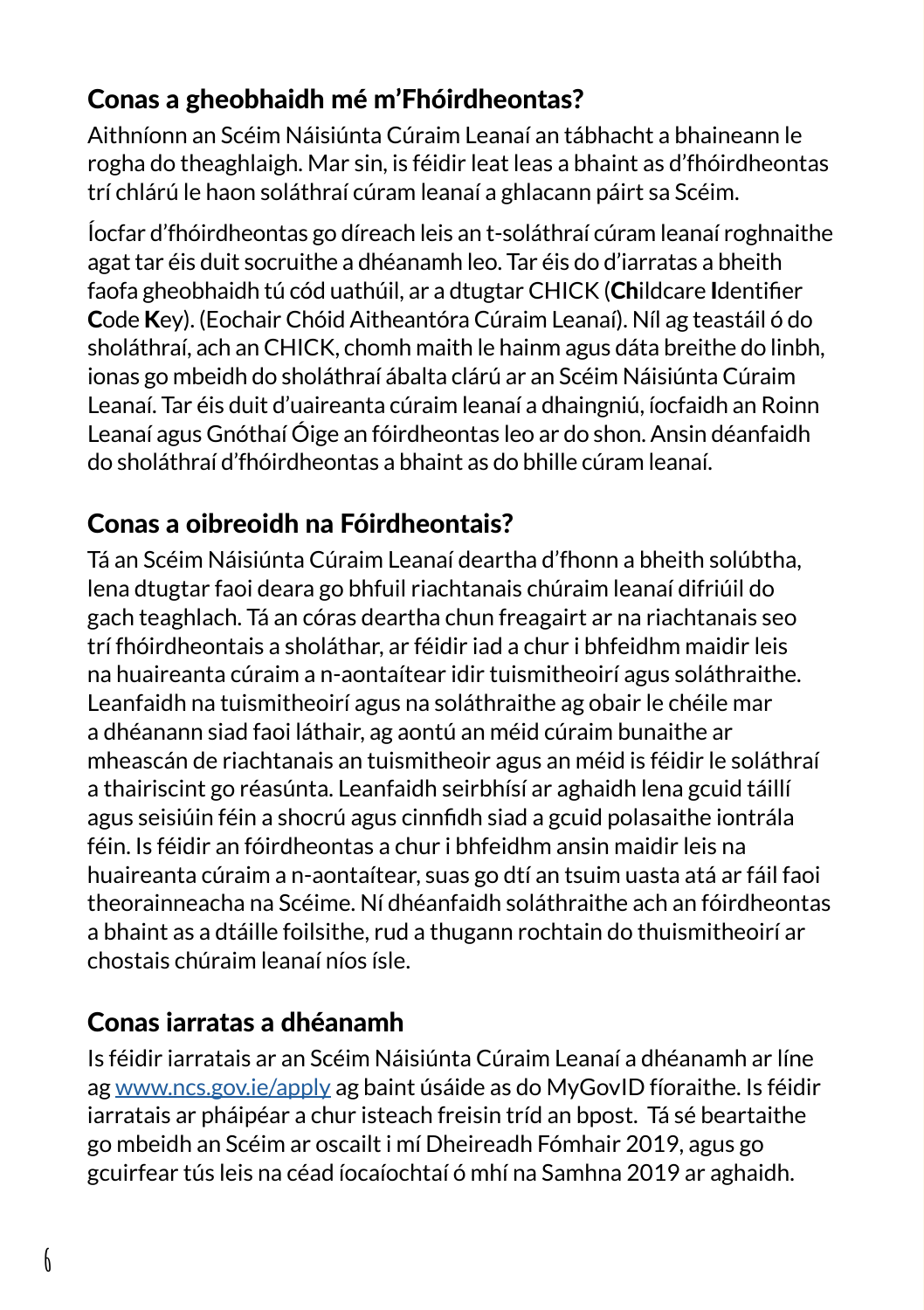



### **Faigh Tuilleadh Eolais:**

Féadtar raon d'acmhainní faisnéise a fháil ar www.ncs.gov.ie.